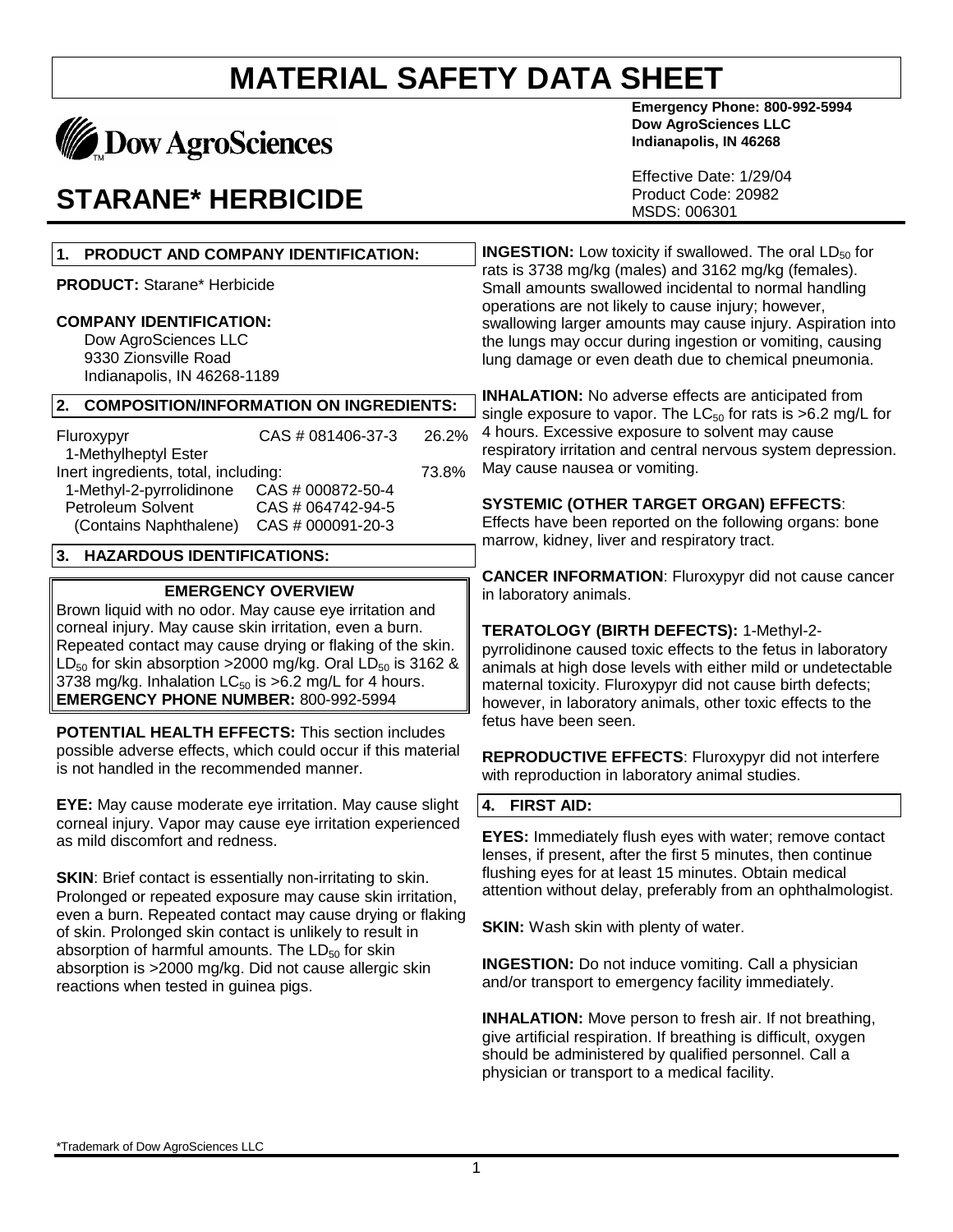

### **STARANE\* HERBICIDE**

**NOTE TO PHYSICIAN:** The decision of whether to induce vomiting or not should be made by a physician. If lavage is performed, suggest endotracheal and/or esophageal control. Danger from lung aspiration must be weighed against toxicity when considering emptying the stomach. If burn is present, treat as any thermal burn, after decontamination. No specific antidote. Treatment of exposure should be directed at the control of symptoms and the clinical condition of the patient.

#### **5. FIRE FIGHTING MEASURES:**

 $FLASH$  POINT:  $145^{\circ}F$  (63 $^{\circ}C$ ) **METHOD USED**: PMCC

#### **FLAMMABLE LIMITS**

 LFL: Not determined UFL: Not determined

**EXTINGUISHING MEDIA: Foam, CO<sub>2</sub>, or dry chemical.** 

**FIRE & EXPLOSION HAZARDS:** Foam fire-extinguishing system is preferred because uncontrolled water can spread possible contamination. Toxic irritating gases and fumes will be formed.

**FIRE-FIGHTING EQUIPMENT**: Wear positive pressure self-contained breathing apparatus.

#### **6. ACCIDENTAL RELEASE MEASURES:**

**ACTION TO TAKE FOR SPILLS/LEAKS**: Absorb small spills with dry material such as sand, ZORBALL, or dirt. Wash thoroughly after handling. Contain large spills by diking to keep out of sewers. Report large spills to Dow AgroSciences at 800-992-5994.

#### **7. HANDLING AND STORAGE:**

#### **PRECAUTIONS TO BE TAKEN IN HANDLING AND**

**STORAGE**: See product label. Keep out of reach of children. Do not swallow. Avoid skin and eye contact. Avoid breathing mist or vapors. Store in original container with the lid tightly closed. Handle concentrate in ventilated area. Keep away from food, feedstuffs, and domestic water supplies. Wash thoroughly after handling.

**Emergency Phone: 800-992-5994 Dow AgroSciences LLC Indianapolis, IN 46268**

Effective Date: 1/29/04 Product Code: 20982 MSDS: 006301

#### **8. EXPOSURE CONTROLS/PERSONAL PROTECTION:**

These precautions are suggested for conditions where the potential for exposure exists. Emergency conditions may require additional precautions.

#### **EXPOSURE GUIDELINE(S):**

1-Methyl-2-pyrrolidinone: AIHA WEEL is 10 ppm, Skin. Interim Dow AgroSciences Industrial Hygiene Guide is 500 ppm.

Naphthalene: ACGIH TLV is 10 ppm TWA, 15 ppm STEL, Skin, A4. OSHA PEL is 10 ppm TWA. Fluroxypyr 1-methylheptyl ester: Dow AgroSciences Industrial Hygiene Guide is 10 mg/M<sup>3</sup>.

A 'skin' notation following the exposure guideline refers to the potential for dermal absorption of the material including mucous membranes and the eyes either by contact with vapors or by direct skin contact. It is intended to alert the reader that inhalation may not be the only route of exposure and that measures to minimize dermal exposure should be considered.

**ENGINEERING CONTROLS**: Provide general and/or local exhaust ventilation to control airborne levels below the exposure guidelines.

#### **RECOMMENDATIONS FOR MANUFACTURING, COMMERCIAL BLENDING, AND PACKAGING WORKERS:**

**RESPIRATORY PROTECTION**: Atmospheric levels should be maintained below the exposure guideline. When respiratory protection is required, use a NIOSH approved air-purifying or positive-pressure supplied-air respirator depending on the potential airborne concentration.

**SKIN PROTECTION:** When prolonged or frequently repeated contact could occur, use chemically protective clothing resistant to this material. Selection of specific items such as faceshield, gloves, boots, apron, or full-body suit will depend on the operation.

**EYE/FACE PROTECTION**: Use chemical goggles. If exposure causes eye discomfort, use a full-face respirator.

**APPLICATORS AND ALL OTHER HANDLERS**: Refer to the product label for personal protective clothing and equipment.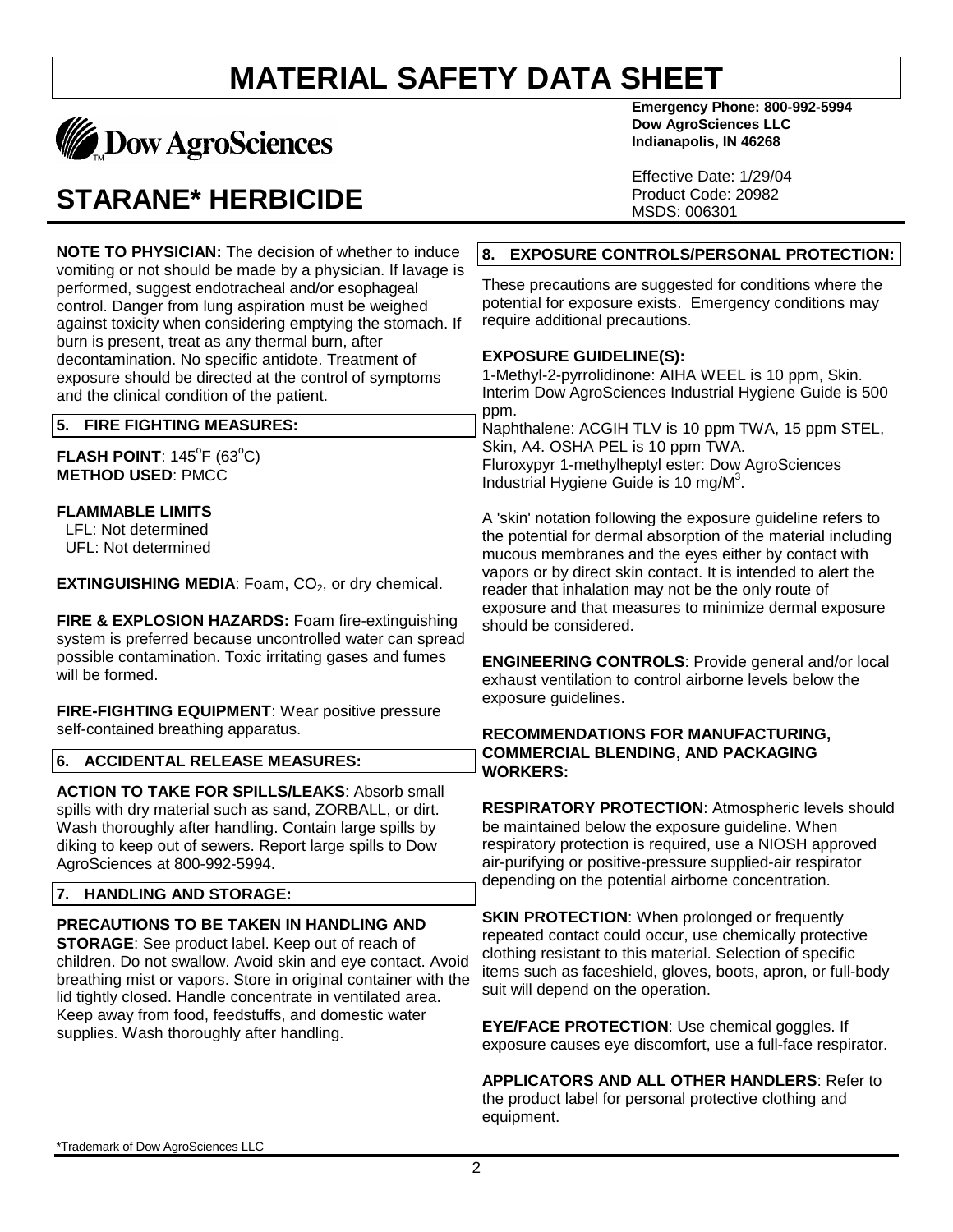# **MADOW AgroSciences**

### **STARANE\* HERBICIDE**

**Emergency Phone: 800-992-5994 Dow AgroSciences LLC Indianapolis, IN 46268**

Effective Date: 1/29/04 Product Code: 20982 MSDS: 006301

| 9. PHYSICAL AND CHEMICAL PROPERTIES:                                                                                                                                                                                                                                                                                         | <b>13. DISPOSAL CONSIDERATIONS:</b>                                                                                                                                                                                                                                                                                                                                                                                                                                                                                                                                                      |  |
|------------------------------------------------------------------------------------------------------------------------------------------------------------------------------------------------------------------------------------------------------------------------------------------------------------------------------|------------------------------------------------------------------------------------------------------------------------------------------------------------------------------------------------------------------------------------------------------------------------------------------------------------------------------------------------------------------------------------------------------------------------------------------------------------------------------------------------------------------------------------------------------------------------------------------|--|
| BOILING POINT: $182^{\circ}F(202^{\circ}C)$<br><b>VAPOR PRESSURE: Not determined</b><br><b>DENSITY: 0.984-0.995 @ 20°C</b><br><b>SOLUBILITY IN WATER: Not determined</b><br>SPECIFIC GRAVITY: 0.99 @ 25°C<br><b>APPEARANCE: Dark brown liquid</b><br><b>ODOR: None</b><br>FREEZE POINT: -10°C<br>pH: 5.5 (as 1% aqueous sol) | <b>DISPOSAL METHOD:</b> Do not contaminate food, feed, or<br>water by storage or disposal. Pesticide wastes are toxic.<br>Improper disposal of excess pesticide, spray mixture, or<br>rinsate is a violation of federal law. Pesticide, spray<br>mixture, or rinse water that cannot be used according to<br>label instructions must be disposed of in accordance with<br>applicable local, state or federal requirements. Contact your<br>state pesticide or environmental control agency, or the<br>hazardous waste representative at the nearest EPA<br>regional office for guidance. |  |
| <b>10. STABILITY AND REACTIVITY:</b>                                                                                                                                                                                                                                                                                         | <b>14. TRANSPORT INFORMATION:</b>                                                                                                                                                                                                                                                                                                                                                                                                                                                                                                                                                        |  |
| <b>STABILITY: (CONDITIONS TO AVOID) This product is</b><br>stable under normal use and storage conditions.                                                                                                                                                                                                                   | <b>U.S. DEPARTMENT OF TRANSPORTATION (DOT)</b><br><b>INFORMATION:</b>                                                                                                                                                                                                                                                                                                                                                                                                                                                                                                                    |  |
| <b>INCOMPATIBILITY: (SPECIFIC MATERIALS TO AVOID)</b><br>Avoid acids, oxidizing and base materials.                                                                                                                                                                                                                          | For non-bulk shipments by all modes of transportation:<br>This material is not regulated for transport.                                                                                                                                                                                                                                                                                                                                                                                                                                                                                  |  |
| <b>HAZARDOUS DECOMPOSITION PRODUCTS: Under fire</b><br>conditions, oxides of nitrogen, hydrogen chloride, and<br>hydrogen fluoride may be produced.                                                                                                                                                                          | For bulk shipments by all land, rail and vessel:<br>COMBUSTIBLE LIQUID, N.O.S./(CONTAINS<br>NAPHTHALENE)/COMBUSTIBLE LIQUID/NA1993/                                                                                                                                                                                                                                                                                                                                                                                                                                                      |  |
|                                                                                                                                                                                                                                                                                                                              |                                                                                                                                                                                                                                                                                                                                                                                                                                                                                                                                                                                          |  |
| HAZARDOUS POLYMERIZATION: Not known to occur.                                                                                                                                                                                                                                                                                | PG III/RQ(NAPHTHALENE)                                                                                                                                                                                                                                                                                                                                                                                                                                                                                                                                                                   |  |
| 11. TOXICOLOGICAL INFORMATION:                                                                                                                                                                                                                                                                                               | <b>15. REGULATORY INFORMATION:</b>                                                                                                                                                                                                                                                                                                                                                                                                                                                                                                                                                       |  |
| <b>MUTAGENICITY:</b> For the solvent, in-vitro genetic toxicity<br>studies were negative in some cases and positive in other<br>cases. For fluroxypyr, in-vitro and animal genetic toxicity<br>studies were negative.                                                                                                        | NOTICE: The information herein is presented in good faith<br>and believed to be accurate as of the effective date shown<br>above. However, no warranty, express or implied, is given.<br>Regulatory requirements are subject to change and may                                                                                                                                                                                                                                                                                                                                           |  |
| <b>12. ECOLOGICAL INFORMATION:</b>                                                                                                                                                                                                                                                                                           | differ from one location to another; it is the buyer's<br>responsibility to ensure that its activities comply with                                                                                                                                                                                                                                                                                                                                                                                                                                                                       |  |
| <b>ENVIRONMENTAL FATE:</b><br><b>ECOTOXICOLOGY:</b><br>Material is practically non-toxic to birds on an acute basis<br>$(LD_{50}$ is >2000 mg/kg in most sensitive species tested).<br>Acute oral LD <sub>50</sub> for bobwhite (Colinus virginianus) is >2250<br>mg/kg.                                                     | federal, state or provincial, and local laws. The following<br>specific information is made for the purpose of complying<br>with numerous federal, state or provincial, and local laws<br>and regulations.<br><b>U.S. REGULATIONS</b><br><b>SARA 313 INFORMATION:</b> This product contains the<br>following substances subject to the reporting requirements<br>of Section 313 of Title III of the Superfund Amendments<br>and Reauthorization Act of 1986 and 40 CFR Part 372:                                                                                                         |  |
|                                                                                                                                                                                                                                                                                                                              | CHEMICAL NAME CAS NUMBER CONCENTRATION<br>000091-20-3<br>8.35%<br>Naphthalene                                                                                                                                                                                                                                                                                                                                                                                                                                                                                                            |  |